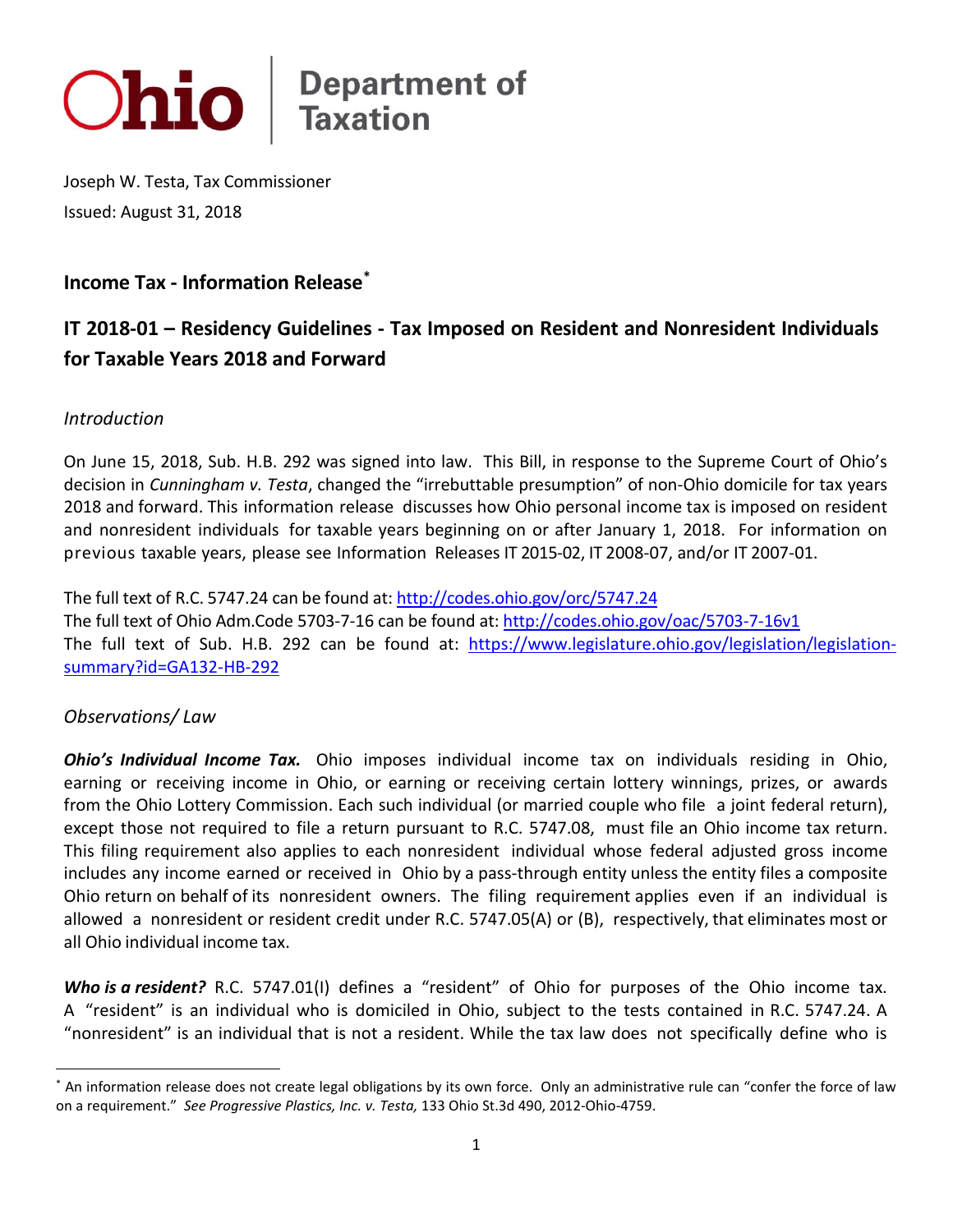domiciled in Ohio, there is substantial case law on the determination of "domicile" for tax and other purposes. **Importantly**, "[w]hile R.C. 5747.24 has set forth certain presumptions and burdens with respect to domicile, it has not altered the basic concept of what constitutes a domicile." *Cunningham v. Testa*, 2015-Ohio-2744, ¶18 (quoting *Maple v. Tracy*, BTA Nos. 98-T-268 and 98-T-312, 1999 WL 706543, \*3 (Sept. 3, 1999). Factors that cannot be considered in determining domicile can be found in Ohio Adm. Code 5703-7-  $16(A)$ .

What is domicile? While a person may have more than one abode at any given time, s/he can have only one domicile. *Saalfeld v. Saalfeld*, 86 Ohio App. 225 (1949). Domicile has been defined as a place where an individual has his "true, fixed, permanent home and principal establishment, and to which, whenever he is absent, he has the intention of returning." *Sturgeon v. Korte* (1878), 34 Ohio St. 525. As held by the United States Supreme Court in *Williams v. N. Carolina*, 325 U.S. 226 (1944) "Domicile implies a nexus between person and place of such permanence as to control the creation of legal relations and responsibilities of the utmost significance."

 Abandonment of one's domicile is effected only when a person chooses a new domicile, establishes actual residence in the place chosen and shows a clear intent that it be the principal and permanent  residence. *E. Cleveland v. Landingham*, 97 Ohio App.3d 385 (1994). To that end, once a domicile has been established, it is presumed to continue until it is shown by a preponderance of the evidence that it has been abandoned in favor of a new one. *Cleveland v. Surella* (1989), 61 Ohio App.3d 302; *Saalfeld, supra,*  226.

What is a Contact Period? R.C. 5747.24 contains a "contact period test" for determining the taxpayer's burden of proof to rebut the presumption of Ohio domicile/residency. Stated differently, the contact period test determines the burden of proof needed to show that an individual is a nonresident of Ohio. Please note, the test uses "contact periods" as opposed to "days." The taxpayer's total number of contact periods for a given tax year are used to determine his/her burden of proof in establishing his/her status as a nonresident of Ohio.

 An individual has a contact period with the state when the individual is away overnight from the individual's abode located outside Ohio and while away overnight from that abode spends at least some portion, however minimal, of two consecutive days in Ohio. R.C. 5747.24(A)(1)(a). For example, an individual spending any portion of two consecutive days in Ohio (e.g., portions of Monday and Tuesday) has one contact period in Ohio, but an individual spending any portion of each of two nonconsecutive days in Ohio, (e.g., Monday and Wednesday, but not Tuesday) has no contact period in Ohio for that time period.

 If the Tax Commissioner challenges the number of contact periods an individual claims to have in Ohio during the taxable year, the individual must verify the number claimed by a preponderance of the evidence. The individual is presumed to have a contact period for any period the individual does not prove was not a contact period. R.C. 5747.24(E).

 *The irrebuttable presumption of non-Ohio domicile.* Sub. H.B. 292 amended R.C. 5747.24 to impose new requirements for an individual to be irrebuttably presumed not to be domiciled in Ohio for the taxable year. Pursuant to newly enacted R.C. 5747.24(B), an individual is irrebuttably presumed not to be domiciled in Ohio for each taxable year for which the individual meets **all** the following criteria:

 (i) The individual did not change domicile to or from Ohio during the taxable year (i.e. the individual was not a "part-year resident");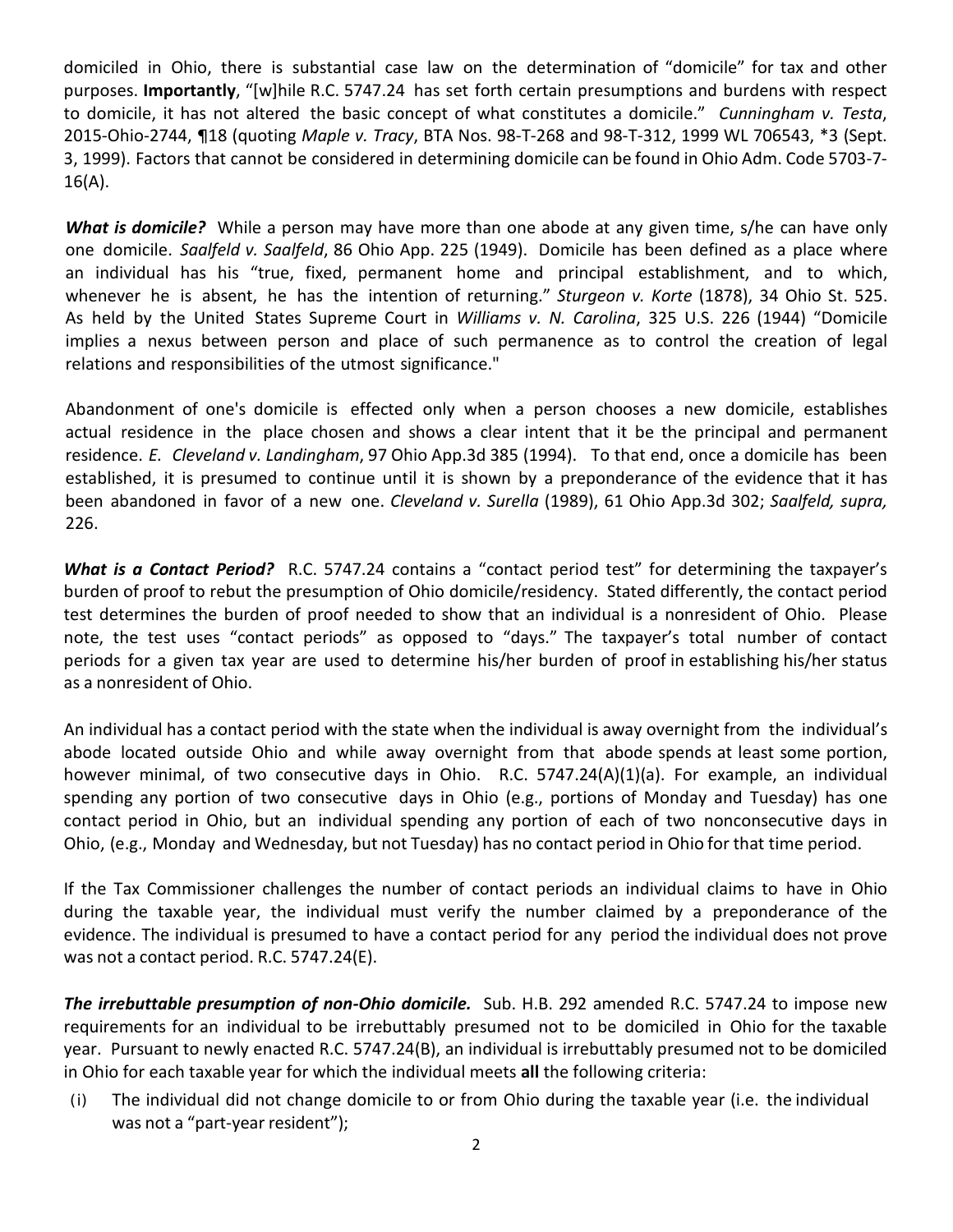- following requirements are met: (ii) The individual files the statement of Ohio nonresidency, form IT NRS, and attests that each of the
	- a. The individual had no more than 212 contact periods with Ohio during the taxable year,
	- b. The individual had an abode outside of Ohio for the entire taxable year, on which the individual did not claim a depreciation deduction under I.R.C. §167,
	- c. The individual did not hold an Ohio driver's license or identification card at any time during the taxable year,
	- d. The individual did not claim the homestead exemption and/or the owner-occupancy property tax reduction for an Ohio property during the taxable year, and
	- e. The individual did not claim to be an Ohio resident for the purpose of obtaining "in state" tuition at an Ohio institution of higher education;
- (iii) The statement is not false with respect to the requirements listed in (ii); and
- (iv) The individual files the statement on or before the  $15<sup>th</sup>$  day of the  $10<sup>th</sup>$  month following the close of the taxable year (i.e. October  $15<sup>th</sup>$  for calendar year filers).

 **presumed to be an Ohio resident** for that entire taxable year. Divisions (C) and (D) of R.C. 5747.24 outline the standard of proof by which an individual can rebut that presumption. *The rebuttable presumption of Ohio domicile.* An individual who has an abode in Ohio during any portion of a taxable year, and who is not "irrebuttably" presumed to be a nonresident under R.C. 5747.24(B), is

the standard of proof by which an individual can rebut that presumption.<br>Division (C) of R.C. 5747.24 allows an individual with fewer than 213 contact periods to rebut the presumption of Ohio domicile, for all or a portion of the taxable year at issue, with "a preponderance of the evidence to the contrary." The **preponderance of the evidence** standard has been identified as a balancing true. *See State v. West*, 167 Ohio App.3d 598 (2006). test, evaluating the evidence provided to determine if the given proposition is more likely than not to be

 degree of proof that will produce in the mind of the trier of fact a firm belief or conviction as to the allegations sought to be established." *Cross v. Ledford*, 161 Ohio St. 469 at 477 (1954). The court went on to the certainty of beyond a reasonable doubt. *Id.*  Division (D) of R.C. 5747.24 allows an individual with 213 or more contact periods to rebut the presumption of Ohio domicile, for all or a portion of the taxable year at issue, with "clear and convincing evidence to the contrary." The Supreme Court of Ohio has defined **clear and convincing evidence** as "[T]he measure or explain that it is an intermediary level of review, being more than a mere preponderance, but not requiring

### *Guidance*

 *The important of residency.* Ohio grants a credit under R.C. 5747.05(B) to residents for the lesser of income subjected to tax in another state, or the amount of tax paid to another state on that income. In contrast, nonresidents receive a credit under R.C. 5747.05(A) for all income not earned or received in Ohio. So, for example, if the income is from a state that imposes no tax, a resident will get no credit, but a nonresident will. If the income is earned in Ohio, both the resident and the nonresident will be subject to Ohio tax.

 *The concept of domicile.* As the case law shows, an individual can have only one domicile at any given point in time. Most individuals retain their domicile throughout the taxable year, even if they spend all or a substantial portion of the year away from that domicile during the year. For example, an individual who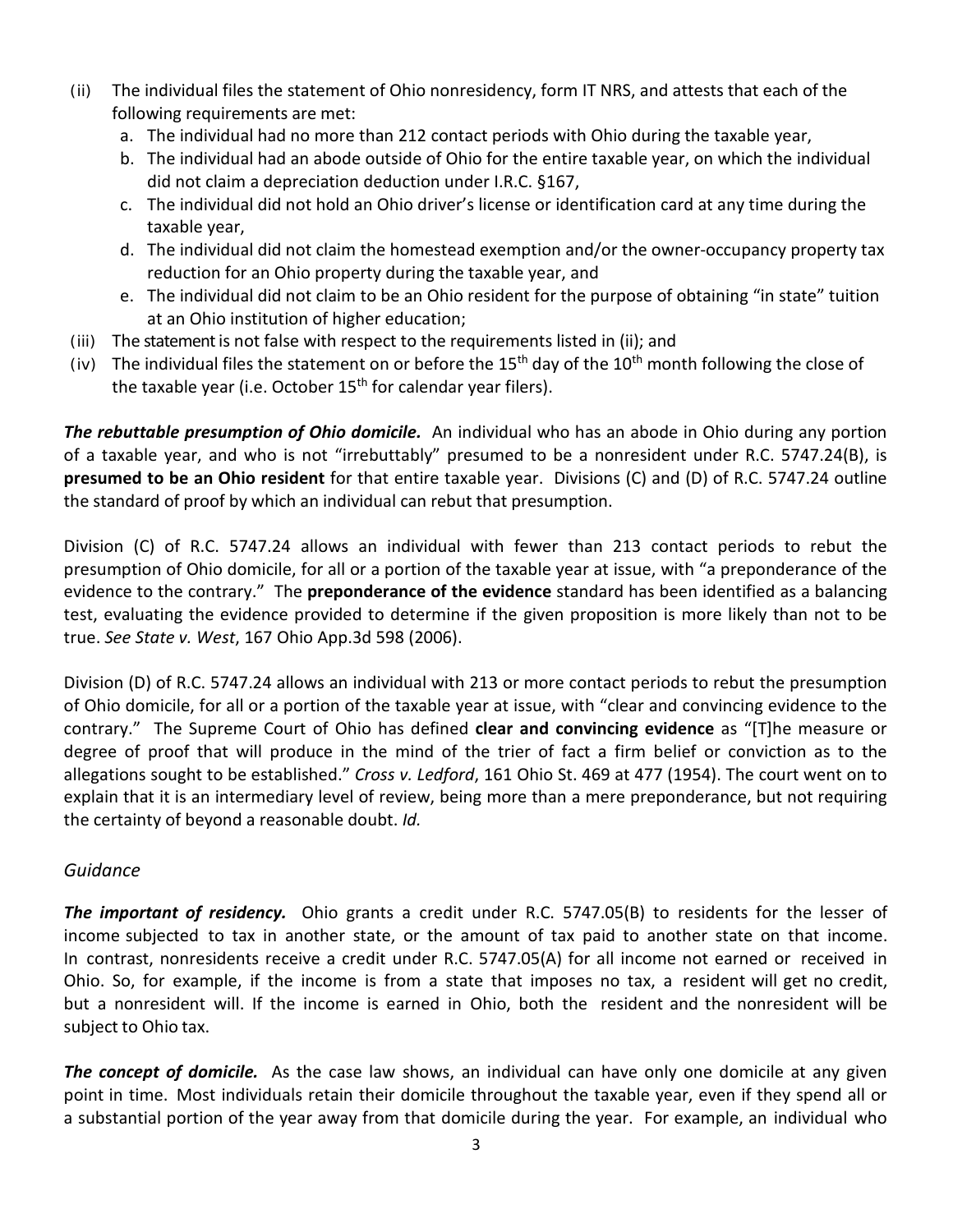regularly spends spring and summer in Ohio and autumn and winter in Florida may be domiciled either in Ohio or Florida for the entire year, depending on what the relevant facts demonstrate, and would be away from that domicile while in the other state. Remember, the standard of proof that an individual needs to establish non-Ohio domicile is based on the contact period test, discussed above.

 It is important to note, an individual who regularly splits time between two states is not a "part-year resident," as the individual has probably not switched domiciles back and forth between states during the year. More likely, the individual remains domiciled in only one state, and merely travels to the other state, albeit regularly. Since domicile does not change, the individual is either a full-year resident or nonresident. In contrast, if the individual does change domicile during a taxable year (i.e. a permanent move into or out of Ohio), then that individual is a part-year resident. *See* R.C. 5747.01(J) ("An individual who is a resident for only part of a taxable year is a nonresident for the remainder of that taxable year.").

*The presumption of Ohio residency.* An individual is rebuttably presumed to be domiciled in Ohio if:

- was a part-year Ohio resident, or held an Ohio driver's license during the taxable year); • The individual is **ineligible** for the irrebuttable presumption of non-Ohio domicile (e.g. the individual
- • The individual is eligible for the irrebuttable presumption, but **fails to timely file** the statement of Ohio nonresidency; or
- The statement of Ohio nonresidency is timely filed but contains **false information**.

Once an individual is presumed to be a resident, the common law concepts of domicile apply; the residency determination is not confined only to those items found on the statement of Ohio nonresidency. The individual can rebut the presumption of Ohio domicile by:

- • A preponderance of the evidence that the individual was not domiciled in Ohio for all or part of the year, if the individual had fewer than 213 contact periods in Ohio during the taxable year, or
- • Clear and convincing evidence that the individual was not domiciled in Ohio for all or part of the year, if the individual had at least 213 contact periods in Ohio during the taxable year.

 In making this determination, the factors contained in Ohio Adm. Code 5703-7-16(A) cannot be used to either prove or disprove an individual's domicile. Also, please note that the concept of domicile is **individual specific**; it is not determined on a "return basis." As such, it is possible for two spouses, even if included on a joint return, to have difference residency statuses.

Who should file the statement of Ohio nonresidency? Any individual who wants the presumption of being a nonresident of Ohio must file the statement of Ohio nonresidency for each such tax year the individual seeks the presumption. The following are a couple of commonly seen factual scenarios in which an individual has filed the statement:

- • The individual 1) filed an Ohio income tax return as a resident for the previous taxable year, 2) intends to file as nonresident of Ohio for the current taxable year, and 3) has no income sitused to Ohio under R.C. 5747.20 through 5747.231.
- • The individual has no intent to file an Ohio income tax return for the taxable year and has (i) an abode in Ohio, (ii) contact periods in Ohio, and/or (iii) nexus with Ohio to the extent that the tax commissioner would have cause to question the individual's non-filing.

As a reminder, each individual (even if filing a joint Ohio return) who wants the presumption of Ohio